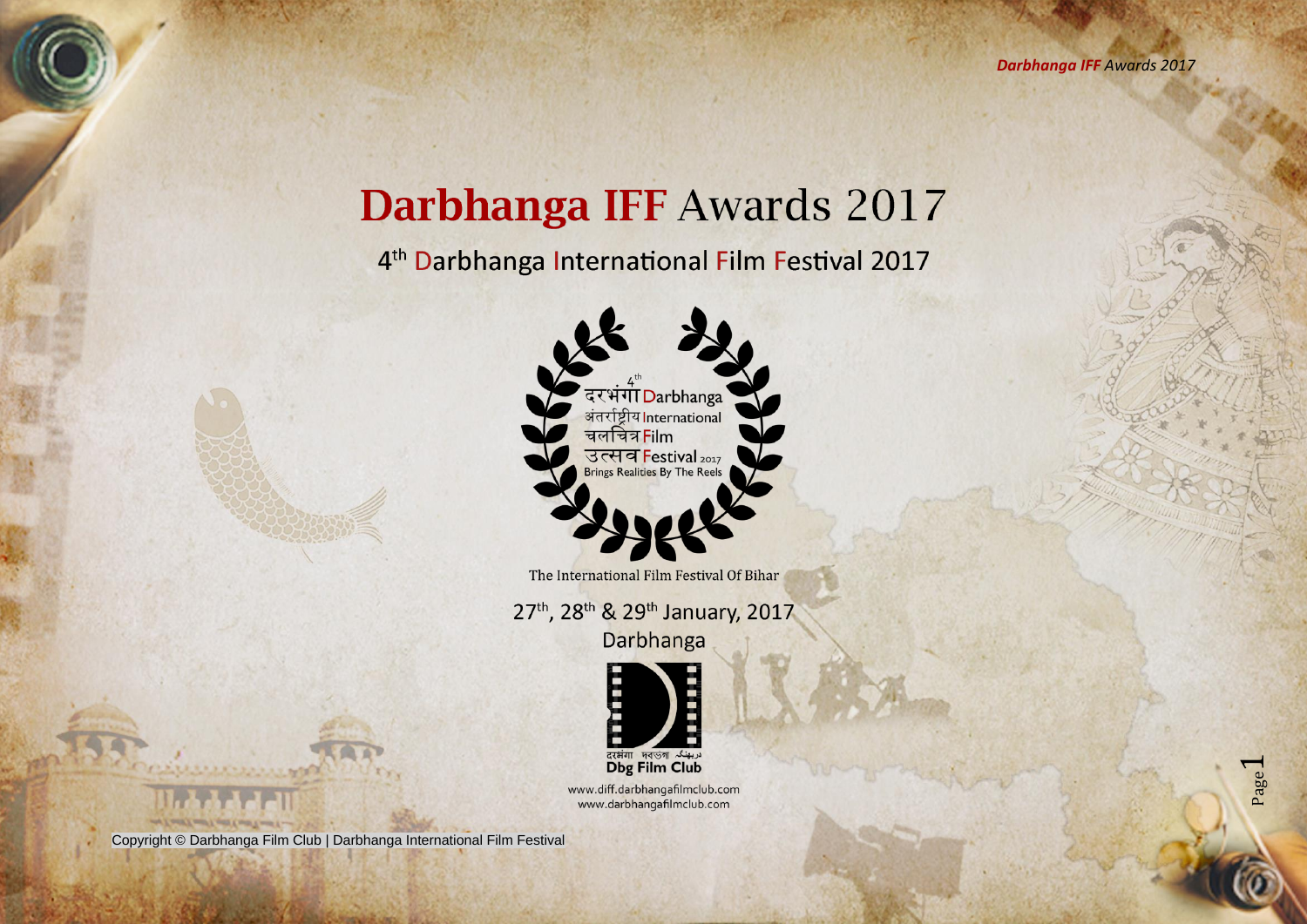| <b>Regional Category</b>                         |                             |                 |         |                                                                                                   |
|--------------------------------------------------|-----------------------------|-----------------|---------|---------------------------------------------------------------------------------------------------|
| <b>Award Name</b>                                | <b>Film</b>                 | Language        | Country | <b>Presented To</b>                                                                               |
| <b>Best Short Fiction Film</b>                   | <b>KAFAN</b>                | Maithili        | India   | <b>Achal Mishra</b>                                                                               |
| <b>Best Director (Short Fiction Film)</b>        | <b>KAFAN</b>                | Maithili        | India   | <b>Achal Mishra</b>                                                                               |
| <b>Best Cinematographer (Short Fiction Film)</b> | <b>KAFAN</b>                | Maithili        | India   | <b>Achal Mishra</b>                                                                               |
| Best Film Editor (Short Fiction Film)            | <b>KAFAN</b>                | Maithili        | India   | <b>Achal Mishra</b>                                                                               |
| <b>Best Music Director</b>                       | <b>KAFAN</b>                | Maithili        | India   | Anshuman Sharma                                                                                   |
|                                                  |                             |                 |         |                                                                                                   |
| <b>National Category</b>                         |                             |                 |         |                                                                                                   |
| <b>Award Name</b>                                | Film                        | Language        | Country | <b>Presented To</b>                                                                               |
| <b>Best Feature Film</b>                         | <b>BAZAAR</b>               | Marathi         | India   | Dr. Bhalchandra<br>Narayan<br>Gaikwad/Yogesh<br><b>Pandurang Bhosale</b><br>(Narayana Production) |
| <b>Best Documentary Film</b>                     | <b>THAT'S MY BOY</b>        | Malayalam       | India   | <b>Akhil Sathyan</b>                                                                              |
| <b>Best Short Fiction Film I</b>                 | <b>FRIDAY</b>               | Marathi         | India   | Prathamesh<br>Patil/Madan Patil                                                                   |
| <b>Best Short Fiction Film II</b>                | SANDHYA-AN AWAKENING        | Hindi           | India   | <b>Mohan Das/Sumit</b><br><b>Bansala</b>                                                          |
| <b>Best Actor (Feature Film)</b>                 | <b>GULAAM</b>               | <b>Bhojpuri</b> | India   | <b>Vikrant Singh Rajpoot</b>                                                                      |
| <b>Best Actor (Short Fiction Film)</b>           | <b>BILLU'S FLIGHT</b>       | Hindi           | India   | Lavi Tyagi                                                                                        |
| <b>Best Actress (Feature Film)</b>               | <b>BAZAAR</b>               | Marathi         | India   | Aditi Sarandhar                                                                                   |
| <b>Best Actress (Short Fiction Film)</b>         | <b>GOODBYE</b>              | Hindi/Bengali   | India   | Lahari Chakraborty                                                                                |
| <b>Best Story Writer (Feature Film)</b>          | <b>BAZAAR</b>               | Marathi         | India   | Dr. Bhalchandra<br>Narayan Gaikwad                                                                |
| <b>Best Story Writer (Short Fiction Film)</b>    | <b>SANDHYA-AN AWAKENING</b> | Hindi           | India   | <b>Mohan Das/Sumit</b><br><b>Bansala</b>                                                          |
| <b>Best Story Writer (Documentary Film)</b>      | <b>GANDHI KA CHAMPARAN</b>  | Hindi           | India   | <b>Biswajeet Mookharjee</b>                                                                       |

Copyright © Darbhanga Film Club | Darbhanga International Film Festival

**ULITADE LA**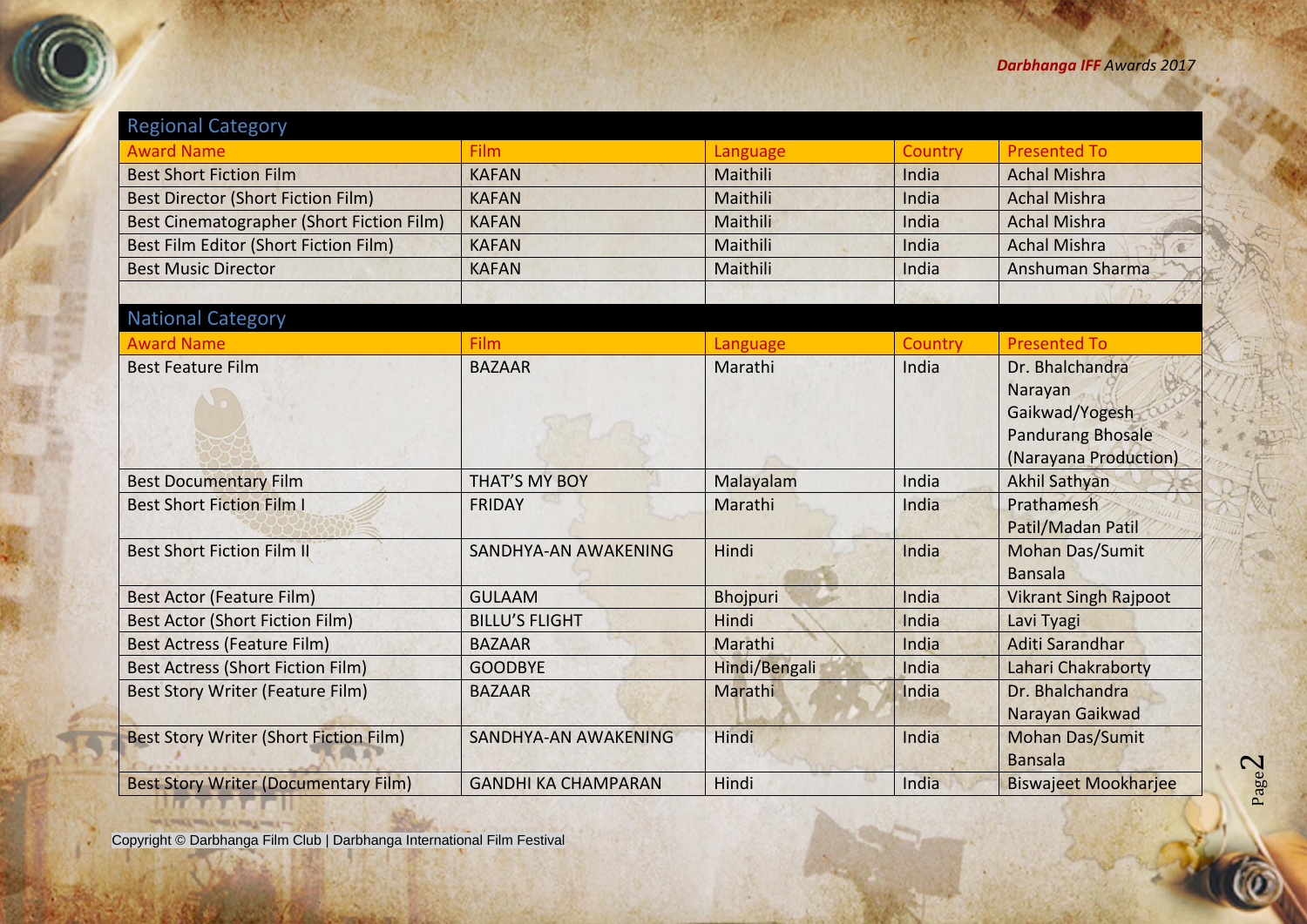| <b>Best Director (Feature Film)</b>            | <b>SUDAMA THE HALF MAN</b>              | Bengali               | India             | <b>Rajib Ball</b>                                       |
|------------------------------------------------|-----------------------------------------|-----------------------|-------------------|---------------------------------------------------------|
| <b>Best Director (Short Fiction Film)</b>      | <b>RUPIA</b>                            | Hindi                 | India             | Nitesh Raj                                              |
| <b>Best Director (Documentary Film)</b>        | <b>GANDHI KA CHAMPARAN</b>              | Hindi                 | India             | <b>Biswajeet Mookharjee</b>                             |
| Best Cinematographer (Feature Film)            | <b>BAZAAR</b>                           | Marathi               | India             | <b>Vikas Singh</b>                                      |
| Best Cinematographer (Short Fiction Film)      | AN UNTOLD STORY OF PAPER<br><b>BOAT</b> | Hindi                 | India             | <b>Simarjit Singh Suman</b>                             |
| <b>Best Cinematographer (Documentary Film)</b> | A BOHEMIAN MUSICIAN                     | Hindi                 | India             | <b>Sagar Sonar</b>                                      |
| Best Film Editor (Feature Film)                | <b>BAZAAR</b>                           | Marathi               | India             | <b>Anil Thorat</b>                                      |
| Best Film Editor (Short Fiction Film)          | <b>NISHEEDHI</b>                        | Telegu                | India             | Krishna mandala                                         |
| <b>Best Film Editor (Documentary Film)</b>     | A BOHEMIAN MUSICIAN                     | Hindi                 | India             | <b>Anurag Verma</b>                                     |
| <b>Best Music Director</b>                     | A BOHEMIAN MUSICIAN                     | Hindi                 | India             | <b>Umakant Jagtap</b>                                   |
| <b>Best Critic Award For Acting</b>            | <b>MEERADHA</b>                         | Hindi                 | India             | <b>Sandesh Gour</b>                                     |
|                                                |                                         |                       |                   |                                                         |
| <b>International Category</b>                  |                                         |                       |                   |                                                         |
| <b>Award Name</b>                              | Film                                    | Language              | Country           | <b>Presented To</b>                                     |
| <b>Best Feature Film</b>                       | PULARUM INIYUM NAALEKAL                 | Malayalam             | Singapore         | <b>Mathew Jenif</b><br>Joseph/Shilpa Krishnan<br>Shukla |
| <b>Best Documentary Film</b>                   | <b>BLURRING LINES</b>                   | Hindi                 | India             | <b>Tauhid Arzoo Khan</b>                                |
| <b>Best Short Fiction Film</b>                 | <b>BIBORTON</b>                         | <b>Bangla</b>         | <b>Bangladesh</b> | Arafatur Rahman                                         |
| <b>Best Actor (Feature Film)</b>               | <b>LEVSKI</b>                           | Bulgarian/Turkish/    | <b>Bulgaria</b>   | <b>Simeon Filipov</b>                                   |
|                                                |                                         | Greek/Serbian/English |                   |                                                         |
| <b>Best Actor (Short Fiction Film)</b>         | YARI DOST ETC                           | Hindi                 | India             | <b>Arbind kumar Mishra</b>                              |
| <b>Best Actress (Feature Film)</b>             | <b>SUDAMA THE HALF MAN</b>              | <b>Bengali</b>        | India             | <b>Soma Chakraborty</b>                                 |
| <b>Best Actress (Short Fiction Film)</b>       | <b>FOXES</b>                            | English               | Iceland           | Natasha Alderslade                                      |
| <b>Best Story Writer (Feature Film)</b>        | <b>SUDAMA THE HALF MAN</b>              | <b>Bengali</b>        | India             | <b>Rajib Ball</b>                                       |
| <b>Best Story Writer (Short Fiction Film)</b>  | <b>DUELLUM</b>                          | <b>Silent</b>         | Spain             | <b>Tucker Davila</b><br><b>Wood/Mankuso Films</b>       |
| <b>Best Story Writer (Documentary Film)</b>    | <b>BLURRING LINES</b>                   | Hindi                 | India             | <b>Tauhid Arzoo Khan</b>                                |